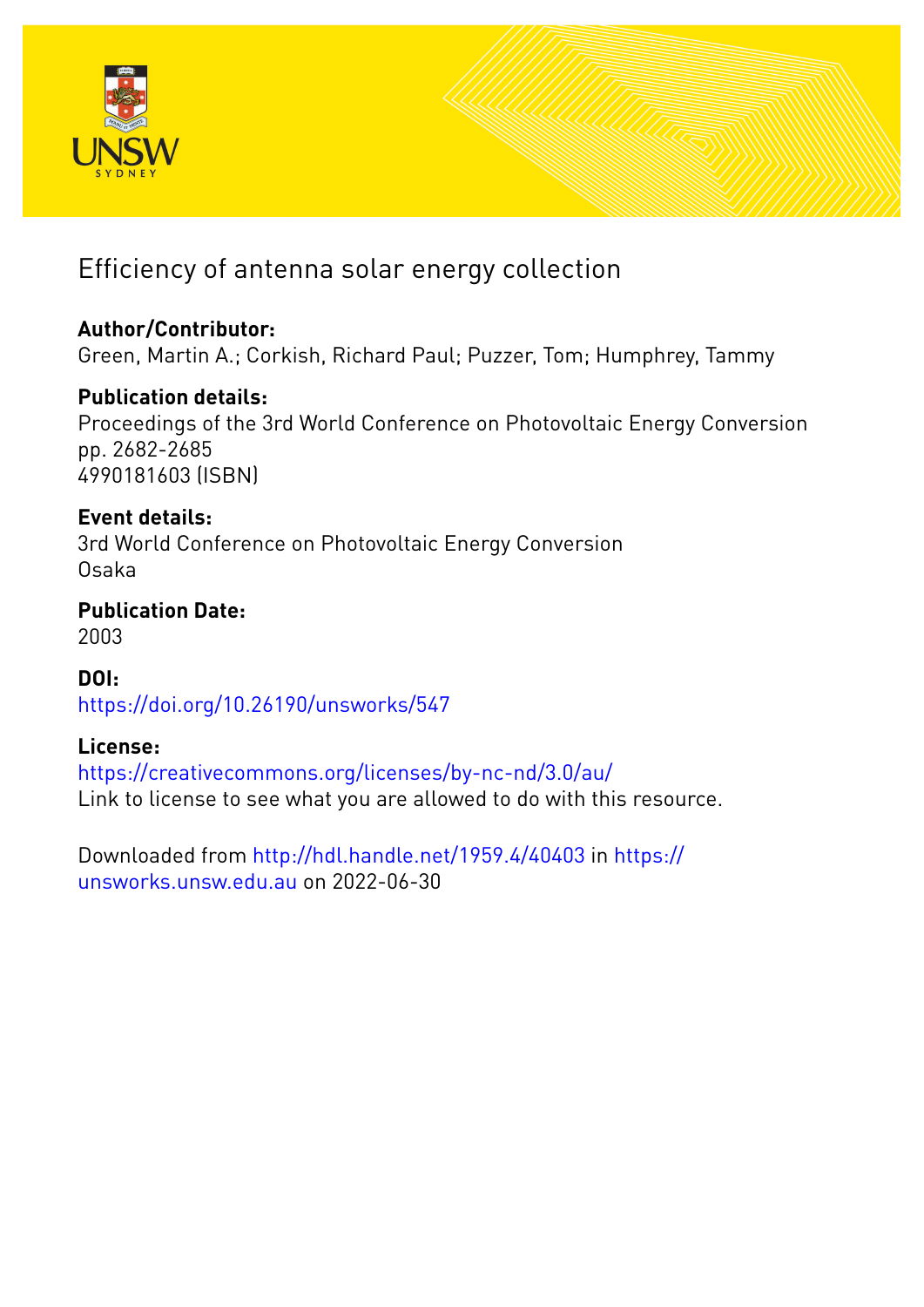#### **EFFICIENCY OF ANTENNA SOLAR COLLECTION**

Richard Corkish, Martin A. Green, Tom Puzzer and Tammy Humphrey Centre of Excellence for Advanced Silicon Photovoltaics and Photonics, University of New South Wales, Sydney 2052 Australia

#### **ABSTRACT**

Antennas with rectifiers, "rectennas", have been proposed for high efficiency conversion of solar energy and high efficiencies have been demonstrated for quasimonochromatic microwaves. Antennas receiving black body radiation may be modelled as a pair of resistors at the black body temperature, each supplying electrical noise power. Extraction of that power from a load as heat is feasible at the same limiting efficiencies as solar thermal converters. Rectennas, relying on rectification of the broadband electrical noise, appear to have lower efficiency limits due to the unavailability of a design for the Carnot conversion of the noise from a hot resistor.

#### **1. INTRODUCTION**

Solar cells are quantum devices, only able to be understood and designed by application of quantum physics. However, the wave nature of light is routinely exploited at longer wavelengths in radio and microwave frequency bands. In principle, there is no reason why the electromagnetic wave technologies which are so successfully used for radio cannot be scaled to optical frequencies but there are significant practical problems, especially the sub-μm size scales involved.

A rectenna, or rectifying antenna (Fig.1), is a device for the conversion of electromagnetic energy propagating through space to direct current in a circuit. It has one or more elements, each consisting of an antenna, filter circuits and a rectifying diode or bridge rectifier either for each antenna element or for the power from several elements combined (Fig. 1). The circuit in Fig. 1 is for a rectenna designed to convert a single microwave frequency. The first filter blocks re-radiation of harmonics and ensures continuity of power flow to the half-wave rectifier and the second filter smoothes the rectified power.

An antenna may be defined as a transducer for converting electromagnetic waves propagating through space to waves propagating along a transmission line or waveguide. Here, we further restrict ourselves to devices whose interaction with sunlight conceptually results in motion of free carriers in conductors. Hence, we exclude situations in which the power flow is simply concentrated into a waveguide or optical fibre in this case, and requires another stage for conversion of confined electromagnetic energy to electricity and exclude cases where the ultimate conversion to electrical output relies on quantum converters, as in antenna-coupled infrared detectors.

Rectennas have been proposed for a wide range of applications, particularly wireless ele ctrical power transmission and various radio-powered devices [1]. They have been demonstrated to have achieved very highly efficient conversion, exceeding 80%, to DC electricity from monochromatic microwave radiation [2] and have

been theoretically predicted to be "capable of nearly 100% absorption of a perpendicularly incident planar beam" at a single frequency [3].



**Fig. 1** Block diagram of rectenna and load (after [4]).

Bailey proposed the idea of collecting solar energy with devices based on the wave nature of light in 1972 [5]. He suggested artificial pyramid or cone structures analogous to those found in nature. Marks patented the use of arrays of submicron crossed dipoles on an insulating sheet with fast full-wave rectification, devices to collect and convert solar energy using oriented metal particles or molecules and antenna-like cylinders, each with an asymmetrical metal-insulator-metal diode for rectification (see [1] for references). Kraus [6] proposed two orthogonally-polarised arrays, one above the other with the front one supported by a transparent substrate and a reflector below them. Farber collected radio frequency energy with dielectric pyramids and light energy with SiC particles, although it was not conclusively shown that the effect was not photovoltaic [7]. The University of Florida has continued studies of antennas for solar energy collection and Goswami has given a review of the field [8]. Lin et al. [9] reported the first experimental evidence for light absorption in a fabricated resonant nanostructure and rectification at light frequency in a test structure. ITN Energy Systems Inc. (ITN) is investigating optical antennas coupled to fast tunnel diodes [10]. Another electromagnetic approach to the collection of solar energy is coupling light to surface plasmons [11].

We are motivated to explore rectennas for solar energy conversion by claims of very high potential efficiencies, the high efficiencies demonstrated for microwave rectennas and by the prospect of another method, in addition to the photovoltaic effect, of direct conversion of light to electricity. Of particular interest is whether antenna-based converters could theoretically reach the Landsberg conversion efficiency limit.

#### **2. EFFICIENCY LIMITS**

It is not immediately obvious that such efficiencies as have been demonstrated for single microwave frequencies could also be expected for solar energy conversion. Sunlight is very different from monochromatic microwave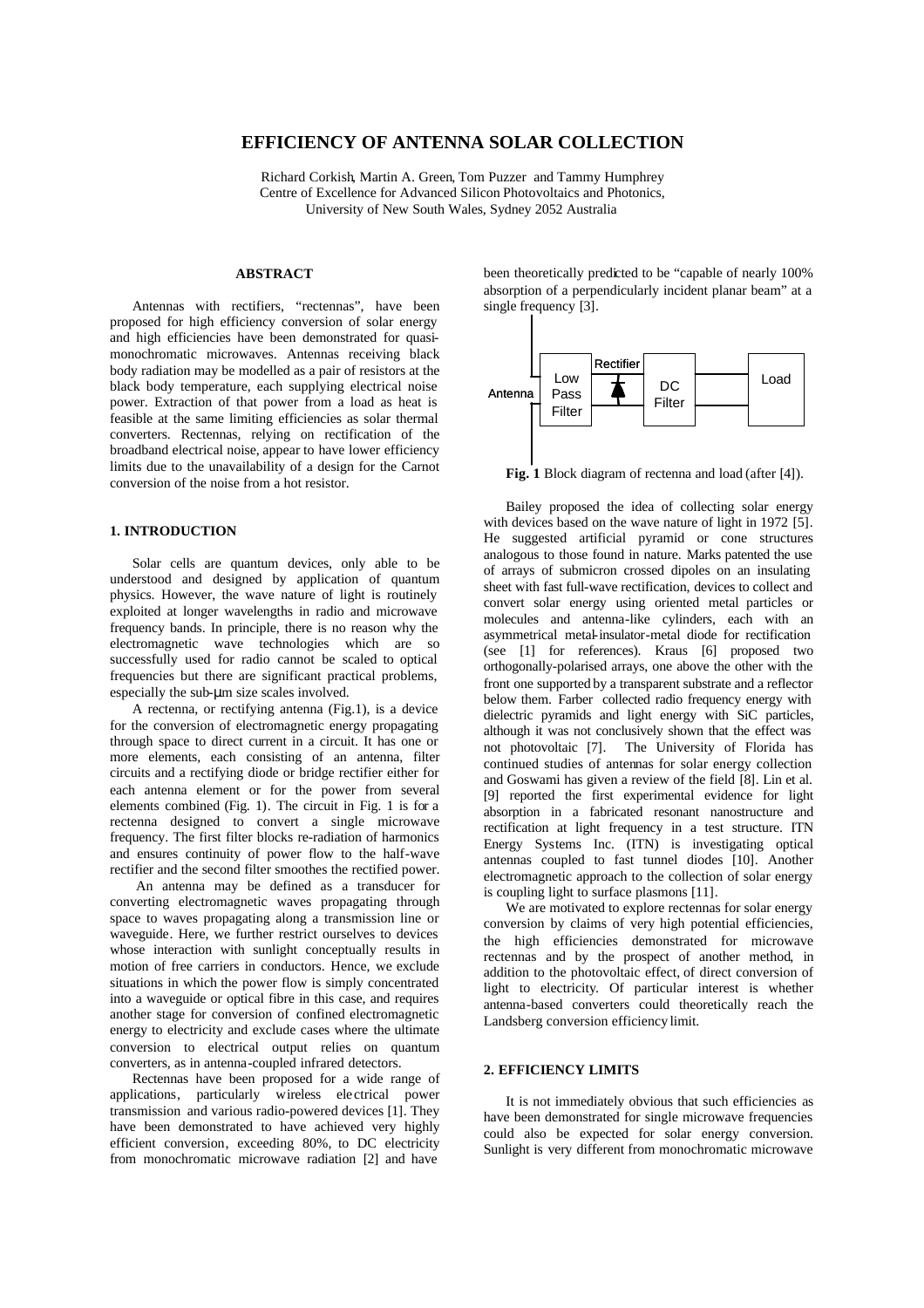radiation in that it is unpolarised, incoherent and distributed over a wide band of very small wavelengths.

#### **2.1 Antenna Modelled as Resistors**

Radio astronomers routinely represent the electrical noise power received in a narrow frequency band, d*f*, through an antenna from a celestial source as being equivalent to that available from a resistor at a temperature, T<sub>r</sub>, whose resistance is fixed equal to the radiation resistance of the antenna [12]. Our initial task is to determine the correct temperature for such a resistor to represent an antenna observing the sun (assumed to be a *T<sup>s</sup>*  $= 6000$  K black body).

This noise is "white", ie. independent of frequency, up to near infrared frequencies. It is common to describe it with the application, often unstated, of the Rayleigh-Jeans approximation, applicable for  $hf/(kT)$  <<1, to the Planck radiation spectrum [13]. The full expression is necessary at optical frequencies. The available noise power from a resistor is a one-dimensional analogue of the Planck law for the spectral distribution of radiation from a black body [13]. Hence, the resistor noise power in a spectral interval is, in Watts,

$$
P(f) = \frac{hf}{\exp\left[ (hf)/(kT_r)\right] - 1} df
$$
 (1)

that, in the Rayleigh-Jeans approximation, simplifies to  $P(f) \approx kT_r df$ . The brightness of the solar disk is given, in, W. m<sup>-2</sup>. Hz<sup>-1</sup>. rad<sup>-2</sup>, by [12]

$$
B(T_s, f) = \frac{2hf^3}{c^2} \{ \exp[(hf)/(k_B T_s)] - 1 \}^{-1}
$$
 (2)

where  $k_B$  and  $h$  are Boltzmann's and Planck's constants. That approximately describes the brightness in  $W.m^{-2}.Hz^{-1}$ .rad<sup>2</sup> within the cone of half-angle  $q_0 \approx 0.25^\circ$  for the solar disk. Under the assumption that the antenna's acceptance cone,  $\Omega_A$ , is restricted to the solar disk [12], the power spectral density,  $(W Hz^{-1})$ , intercepted by a  $singly polarised<sup>1</sup>$  antenna is

$$
W = \frac{hf^3 \Omega_A A}{\{\exp\left[ (hf)/(kT_s)\right] - 1\}c^2}
$$
 (3)

where *A* is the antenna's effective area, related to the acceptance cone by [12, eq. 6-15]  $A = I^2 / \Omega_A$ . Hence,

$$
W = \frac{hf}{\exp[(hf)/(kT_s)] - 1} \tag{4}
$$

the same as for a resistor with  $T_r = T_s$  (see Eq. 1). Therefore, under the optimal conditions described, a singly polarised antenna observing the sun can be modelled by a resistor at the same temperature as the sun's black body temperature. An equivalent power collected from the same area could also be delivered to a second, orthogonally polarised port, modelled by a second resistor at *T<sup>s</sup>* .

A detailed balance exists between a matched load connected to an antenna and the noise source(s) it is observing [14], according to the second law of thermodynamics and the principle of detailed balance. Under equilibrium conditions an antenna receiving power from a source and transferring it to a load must transmit the same amount of power back to the source in order to maintain equilibrium . The origin of the transmitted power is the voltage generated by thermal agitation of the charge

 $\overline{a}$ 

carriers from the resistive load at the same effective temperature as the source.

#### **2.2 Efficiency of Conversion**

How may the energy from such a pair of virtual resistors be converted to a usable form, preferably DC electricity? One path is to simply dissipate that from each into a matched resistive load, thereby heating them. By directing the electrical noise energy into a resistive load, we could take advantage of several theoretically demonstrated methods for high efficiency conversion to work. Using a hot load resistor as a source for a Carnot cycle heat engine would reduce its temperature to 2544 K and allow work to be produced at an efficiency of 85.4%, as for a concentrating solar thermal converter [15]. Splitting the light spectrum to an infinite series of antennas, each accepting an infinitesimal bandwidth, offers a limiting efficiency of 86.8%, as for multi-colour thermal and photovoltaic converters [15]. Alternatively, we could employ an infinite set of optical circulators to redirect light along an infinite series of antennas, each delivering noise power to a pair of load resistors with Carnot heat engines (Fig. 2) to achieve overall conversion at the Landsberg efficiency of 93.3% [16]. However, all of these methods are mediated by heated loads and heat engines. They are, in effect, very complicated and expensive solar thermal energy converters. They are not rectennas, since they are not rectifying the received electrical noise.



**Fig. 2** Conceptual high efficiency conversion via series of optical circulators and dual-polarised antennas supplying heat to Carnot converters.

#### **2.3 Noise Rectification**

Of more interest are potential means to immediately rectify to DC electricity the noise produced at the antenna terminals. The rectification of noise is a topic of wide interest and has been addressed in many ways [17]. The rectification of electrical noise, in particular, has been of interest at least since Brillouin's paradox, which proves the inability of a diode to rectify its own noise or the noise from a resistor at the same temperature [18]. Sokolov has investigated the rectification by a diode at one temperature of the noise from a resistor held at a higher temperature [19]. This "thermal Brownian motor" is of considerable interest due to the above-demonstrated possibility of representing the sun-antenna combination as a pair of resistors at the sun's black body temperature. Unfortunately, on the basis of Sokolov's analysis, the conversion is shown to be irreversible, ie. efficiency less than that of a Carnot heat engine working between the

<sup>&</sup>lt;sup>1</sup> An antenna can deliver power only from a single polarisation to any output port.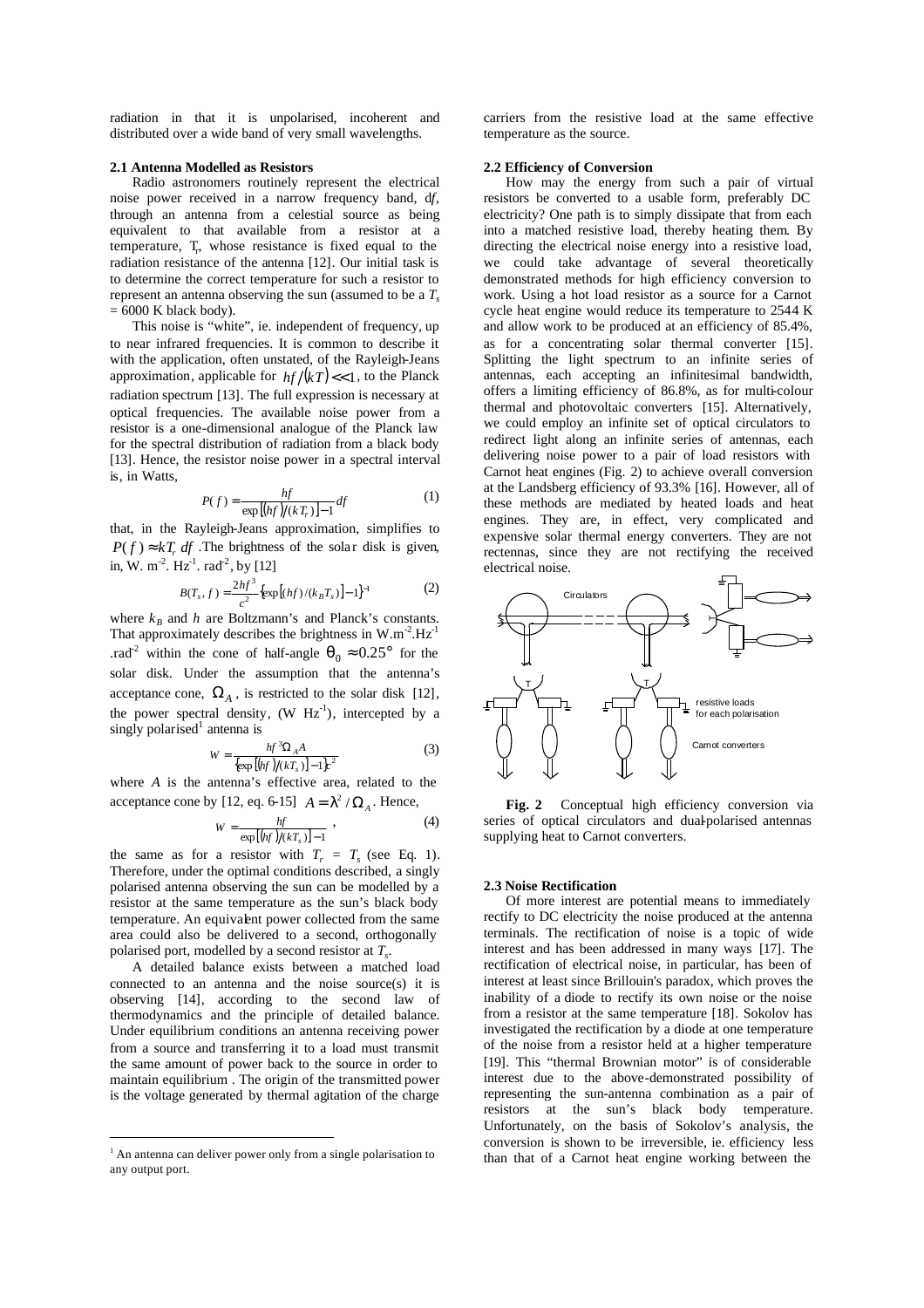same pair of temperatures. The indicated maximum conversion efficiency for temperatures of 6000 and 300 K is around 48%. We are unaware of any proposals for the reversible rectification of the noise generated by a hot resistor [20].

Another alternative is to use a series of "electronic" quasi-circulators [21, 22], assuming for the sake of this discussion that they could be operated at optical frequencies, to channel noise power between a series of noise rectifiers (Fig. 3). Then, the resistor and the diodes in the rectifiers far along the series of rectifiers would be at small temperature differences. Sokolov [19] predicts that the ratio of the efficiency of the noise rectifier to the Carnot efficiency becomes small for small temperature differences, so that this scheme cannot help achieve reversible operation.



**Fig. 3** Electronic isolators and circulators to extract electronic noise power from heated resistor.

#### **3. PRACTICAL ISSUES FOR SOLAR RECTENNAS**

#### **3.1 Bandwidth**

One challenging issue for rectenna collection of solar energy is the very wide frequency bandwidth, much wider than for most conventional antenna applications. However, so-called frequency-independent antennas have been developed that are able, in practice, to achieve suitable bandwidths [23]. These avoid the variation of performance with wavelength by using structures defined by angles rather than distances. Planar designs are bidirectional but two unidirectional designs are conical spiral antennas and arrays of log-periodic antennas. An alternative approach to approach a unidirectional radiation pattern is to attach a planar antenna, such as a planar log periodic design, to a transparent dielectric substrate or lens. Then, radiation is better received through the substrate side [24]. Planar frequency independent antennas have already been applied with lenses in the THz range [24]. Conical structures at light frequency will be a significant technological challenge although a 3D optical bow-tie antenna formed by deposition of aluminium on two opposite sides of a hollow  $SiO<sub>2</sub>$  pyramid has been demonstrated [25].

#### **3.2 Polarisation and Directionality**

These designs are responsive to only a single circular or a single linear polarisation, respectively, and are therefore immediately limited to half the available solar power. Their form militates against use of a second such feed intercepting the same solar flux. However, the "sinuous" antenna is an improvement. It has a unidirectional conical four-arm form that is effectively two intertwined antennas for both polarisations (Fig. 2). They can produce outputs for either the two linear or the two circular polarisations. None of the frequency-independent antenna designs are very directive (ie. they are restricted to low solar concentration ratios) but it would be feasible to use them as "feed" antennas for concentrating reflectors or lenses. The sinuous antenna has been used as a feed

element in either a dual linear or dual circularly polarized mode [23]. The upper frequency limit is determined by the feed point at the vertex, where the spacing should be smaller than quarter of the upper frequency. The cone outer radius determines the lower frequency limit. A 10:1 bandwidth has been demonstrated.



**Fig. 2** Conical sinuous antenna. (After Ref. [23])

#### **3.3 Matching**

A further concern is the need to have all system components impedancematched across the full spectrum of interest. Mismatches lead to reflection, rather than absorption of power.

Matching will be particularly challenging for fundamentally non-linear components such as rectifiers. Rectifier non-linearity generates re-radiation of harmonic frequency energy that cannot be easily retained and converted to DC [2, 26]. An input filter can help to improve power flow continuity and matching, even with single-diode rectification [27] but may not be practical for broadband reception.

#### **3.4 Physical Scale**

Conduction electrons interacting with the electric field of a coherent light beam simultaneously undergo two motions stimulated by the optical field [28]. We are interested, here, in estimating the magnitude of the transverse oscillation at the frequency of the coherent light. Semchuk et al. [28] obtain an expression, valid for non-relativistic motion, for the amplitude of the transverse oscillation of  $x_{\text{max}} = qE_0/(4\mathbf{p}^2 f^2 m)$ , where  $E_0$  is the peak field amplitude. This means a corresponding maximum velocity of  $v_{\text{max}} = eE_0/(2p/m) \ll c$  and leads to a restriction on the maximum excursion of the electron from its equilibrium position of  $x_{\text{max}} \ll c/(2pf) \equiv 1/2p$ . For light of wavelength 500nm this results in an amplitude of several nanometres and places a restriction on the dimensions of the structures that could be used as rectifying elements. Although not impossible , it appears the task will be extremely technologically demanding.

#### **4. CONCLUSION**

It appears that thermodynamically reversible operation of rectenna conversion of solar insolation is not possible. We have modelled the output of an ideal antenna observing the sun as a pair of hot resistors, one per polarisation. Each resistor produces a spectrum of electrical noise which must be rectified but the relevant literature indicates that this cannot be done reversibly, or even with a limiting efficiency higher than approximately 48%. Reversible operation is, in principle, possible if optical circulators are used to redirect light between a series of antennas connected to resistive loads and ideal